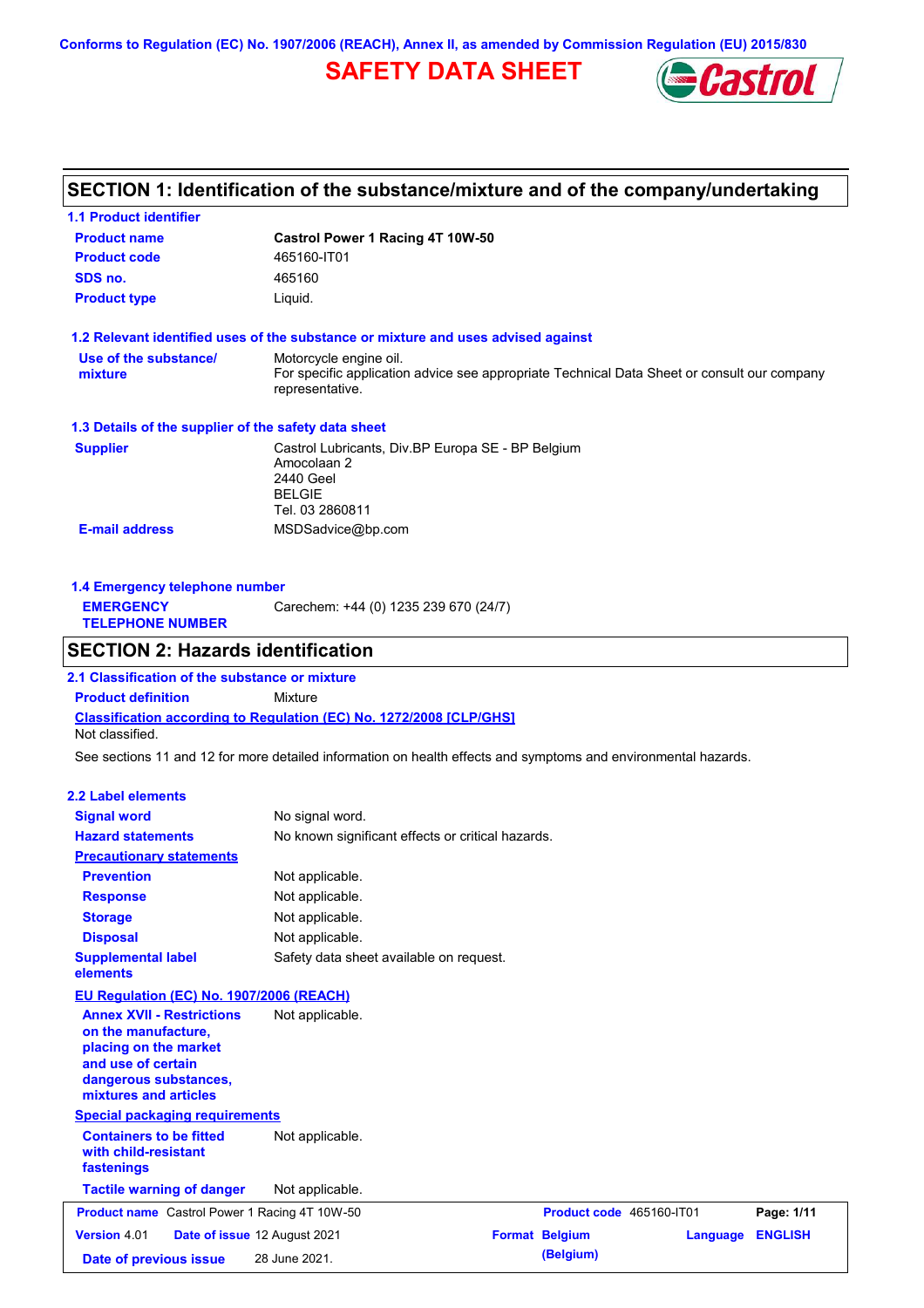## **SECTION 2: Hazards identification**

| 2.3 Other hazards                                                                                                        |                                                                                                                                                                                                                          |
|--------------------------------------------------------------------------------------------------------------------------|--------------------------------------------------------------------------------------------------------------------------------------------------------------------------------------------------------------------------|
| <b>Results of PBT and vPvB</b><br>assessment                                                                             | Product does not meet the criteria for PBT or vPvB according to Regulation (EC) No. 1907/2006.<br>Annex XIII.                                                                                                            |
| <b>Product meets the criteria</b><br>for PBT or vPvB according<br>to Regulation (EC) No.<br><b>1907/2006, Annex XIII</b> | This mixture does not contain any substances that are assessed to be a PBT or a vPvB.                                                                                                                                    |
| Other hazards which do<br>not result in classification                                                                   | Defatting to the skin.<br>USED ENGINE OILS<br>Used engine oil may contain hazardous components which have the potential to cause skin<br>cancer.<br>See Toxicological Information, section 11 of this Safety Data Sheet. |

## **SECTION 3: Composition/information on ingredients**

Mixture

#### **3.2 Mixtures**

**Product definition**

Highly refined base oil (IP 346 DMSO extract < 3%). Proprietary performance additives.

| <b>Product/ingredient</b><br>name                             | <b>Identifiers</b>                                                                   | $\%$      | <b>Regulation (EC) No.</b><br>1272/2008 [CLP] | <b>Type</b> |
|---------------------------------------------------------------|--------------------------------------------------------------------------------------|-----------|-----------------------------------------------|-------------|
| Distillates (petroleum), hydrotreated<br>heavy paraffinic     | REACH #: 01-2119484627-25<br>EC: 265-157-1<br>CAS: 64742-54-7<br>Index: 649-467-00-8 | 275 - ≤90 | Not classified.                               | $[2]$       |
| Distillates (petroleum), solvent-<br>dewaxed heavy paraffinic | REACH #: 01-2119471299-27<br>EC: 265-169-7<br>CAS: 64742-65-0<br>Index: 649-474-00-6 | ≤10       | Not classified.                               | $[2]$       |
| Distillates (petroleum), hydrotreated<br>heavy paraffinic     | REACH #: 01-2119484627-25<br>EC: 265-157-1<br>CAS: 64742-54-7<br>Index: 649-467-00-8 | -≤5       | Asp. Tox. 1, H304                             | [1] [2]     |

**See Section 16 for the full text of the H statements declared above.**

**Type** 

[1] Substance classified with a health or environmental hazard

[2] Substance with a workplace exposure limit

[3] Substance meets the criteria for PBT according to Regulation (EC) No. 1907/2006, Annex XIII

[4] Substance meets the criteria for vPvB according to Regulation (EC) No. 1907/2006, Annex XIII

[5] Substance of equivalent concern

[6] Additional disclosure due to company policy

Occupational exposure limits, if available, are listed in Section 8.

## **SECTION 4: First aid measures**

## **4.1 Description of first aid measures**

| Eye contact                       | In case of contact, immediately flush eyes with plenty of water for at least 15 minutes. Eyelids<br>should be held away from the eyeball to ensure thorough rinsing. Check for and remove any<br>contact lenses. Get medical attention. |
|-----------------------------------|-----------------------------------------------------------------------------------------------------------------------------------------------------------------------------------------------------------------------------------------|
| <b>Skin contact</b>               | Wash skin thoroughly with soap and water or use recognised skin cleanser. Remove<br>contaminated clothing and shoes. Wash clothing before reuse. Clean shoes thoroughly before<br>reuse. Get medical attention if irritation develops.  |
| <b>Inhalation</b>                 | If inhaled, remove to fresh air. Get medical attention if symptoms occur.                                                                                                                                                               |
| <b>Ingestion</b>                  | Do not induce vomiting unless directed to do so by medical personnel. Get medical attention if<br>symptoms occur.                                                                                                                       |
| <b>Protection of first-aiders</b> | No action shall be taken involving any personal risk or without suitable training.                                                                                                                                                      |

### **4.2 Most important symptoms and effects, both acute and delayed**

See Section 11 for more detailed information on health effects and symptoms.

## **Potential acute health effects**

**Inhalation** Vapour inhalation under ambient conditions is not normally a problem due to low vapour pressure.

|                        | <b>Product name</b> Castrol Power 1 Racing 4T 10W-50 | Product code 465160-IT01 |                  | Page: 2/11 |
|------------------------|------------------------------------------------------|--------------------------|------------------|------------|
| <b>Version 4.01</b>    | <b>Date of issue 12 August 2021</b>                  | <b>Format Belgium</b>    | Language ENGLISH |            |
| Date of previous issue | 28 June 2021.                                        | (Belgium)                |                  |            |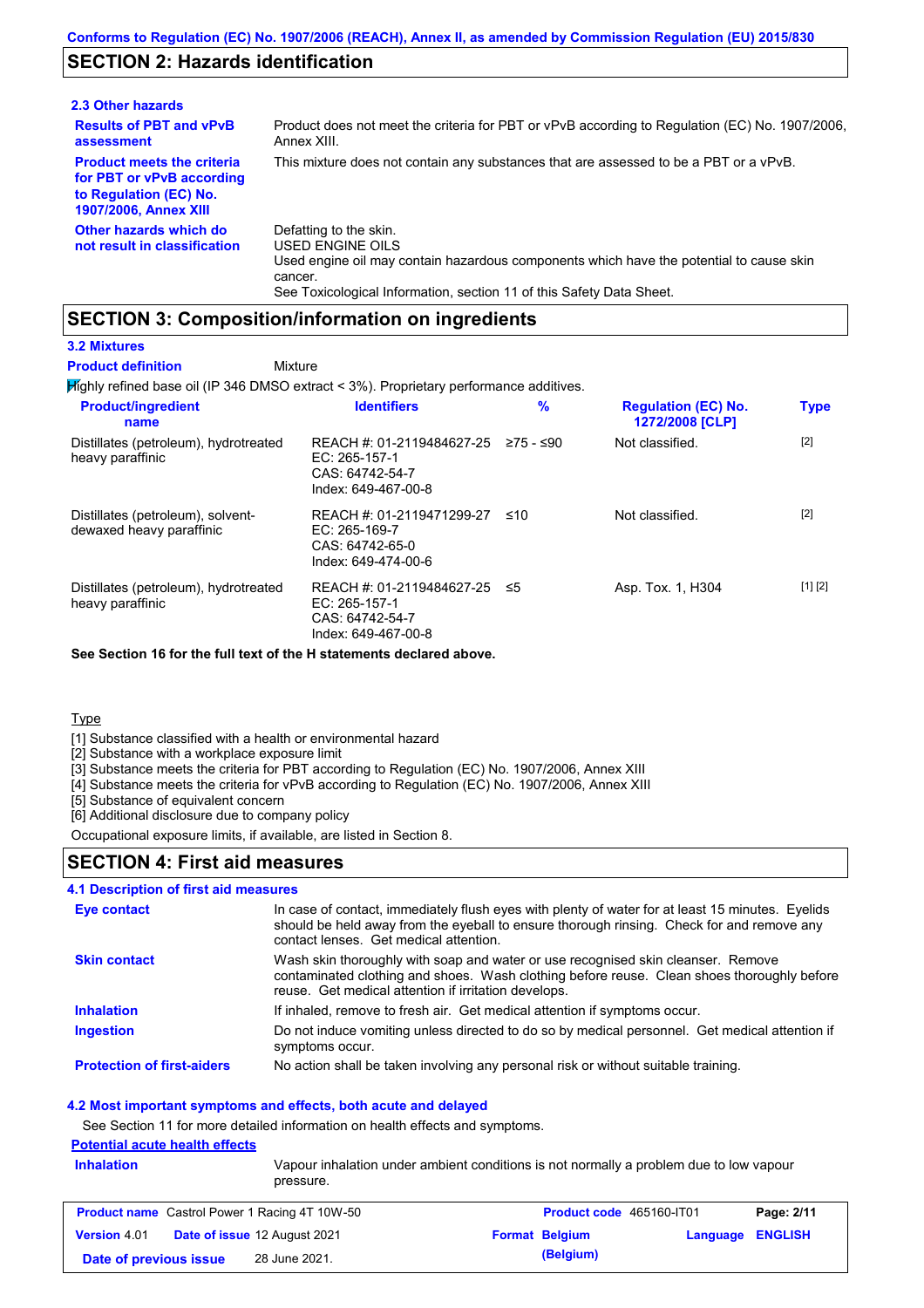## **Conforms to Regulation (EC) No. 1907/2006 (REACH), Annex II, as amended by Commission Regulation (EU) 2015/830**

# **SECTION 4: First aid measures**

| <b>Ingestion</b>    | No known significant effects or critical hazards.                                                                 |
|---------------------|-------------------------------------------------------------------------------------------------------------------|
| <b>Skin contact</b> | Defatting to the skin. May cause skin dryness and irritation.                                                     |
| <b>Eye contact</b>  | No known significant effects or critical hazards.                                                                 |
|                     | Delayed and immediate effects as well as chronic effects from short and long-term exposure                        |
| <b>Inhalation</b>   | Overexposure to the inhalation of airborne droplets or aerosols may cause irritation of the<br>respiratory tract. |
| <b>Ingestion</b>    | Ingestion of large quantities may cause nausea and diarrhoea.                                                     |
| <b>Skin contact</b> | Prolonged or repeated contact can defat the skin and lead to irritation and/or dermatitis.                        |
| <b>Eye contact</b>  | Potential risk of transient stinging or redness if accidental eye contact occurs.                                 |
|                     |                                                                                                                   |

## **4.3 Indication of any immediate medical attention and special treatment needed**

| <b>Notes to physician</b>                                 | Treatment should in general be symptomatic and directed to relieving any effects.                                                                                                                                                                                                                                                                                 |  |  |  |
|-----------------------------------------------------------|-------------------------------------------------------------------------------------------------------------------------------------------------------------------------------------------------------------------------------------------------------------------------------------------------------------------------------------------------------------------|--|--|--|
| <b>SECTION 5: Firefighting measures</b>                   |                                                                                                                                                                                                                                                                                                                                                                   |  |  |  |
| 5.1 Extinguishing media                                   |                                                                                                                                                                                                                                                                                                                                                                   |  |  |  |
| <b>Suitable extinguishing</b><br>media                    | In case of fire, use foam, dry chemical or carbon dioxide extinguisher or spray.                                                                                                                                                                                                                                                                                  |  |  |  |
| <b>Unsuitable extinguishing</b><br>media                  | Do not use water jet. The use of a water jet may cause the fire to spread by splashing the<br>burning product.                                                                                                                                                                                                                                                    |  |  |  |
| 5.2 Special hazards arising from the substance or mixture |                                                                                                                                                                                                                                                                                                                                                                   |  |  |  |
| <b>Hazards from the</b><br>substance or mixture           | In a fire or if heated, a pressure increase will occur and the container may burst.                                                                                                                                                                                                                                                                               |  |  |  |
| <b>Hazardous combustion</b><br>products                   | Combustion products may include the following:<br>carbon oxides (CO, CO <sub>2</sub> ) (carbon monoxide, carbon dioxide)                                                                                                                                                                                                                                          |  |  |  |
| 5.3 Advice for firefighters                               |                                                                                                                                                                                                                                                                                                                                                                   |  |  |  |
| <b>Special precautions for</b><br>fire-fighters           | No action shall be taken involving any personal risk or without suitable training. Promptly<br>isolate the scene by removing all persons from the vicinity of the incident if there is a fire.                                                                                                                                                                    |  |  |  |
| <b>Special protective</b><br>equipment for fire-fighters  | Fire-fighters should wear appropriate protective equipment and self-contained breathing<br>apparatus (SCBA) with a full face-piece operated in positive pressure mode. Clothing for fire-<br>fighters (including helmets, protective boots and gloves) conforming to European standard EN<br>469 will provide a basic level of protection for chemical incidents. |  |  |  |

# **SECTION 6: Accidental release measures**

|                                                          | 6.1 Personal precautions, protective equipment and emergency procedures                                                                                                                                                                                                                                                                                                                        |
|----------------------------------------------------------|------------------------------------------------------------------------------------------------------------------------------------------------------------------------------------------------------------------------------------------------------------------------------------------------------------------------------------------------------------------------------------------------|
| For non-emergency<br>personnel                           | No action shall be taken involving any personal risk or without suitable training. Evacuate<br>surrounding areas. Keep unnecessary and unprotected personnel from entering. Do not touch<br>or walk through spilt material. Floors may be slippery; use care to avoid falling. Put on<br>appropriate personal protective equipment.                                                            |
| For emergency responders                                 | If specialised clothing is required to deal with the spillage, take note of any information in<br>Section 8 on suitable and unsuitable materials. See also the information in "For non-<br>emergency personnel".                                                                                                                                                                               |
| <b>6.2 Environmental</b><br>precautions                  | Avoid dispersal of spilt material and runoff and contact with soil, waterways, drains and sewers.<br>Inform the relevant authorities if the product has caused environmental pollution (sewers,<br>waterways, soil or air).                                                                                                                                                                    |
| 6.3 Methods and material for containment and cleaning up |                                                                                                                                                                                                                                                                                                                                                                                                |
| <b>Small spill</b>                                       | Stop leak if without risk. Move containers from spill area. Absorb with an inert material and<br>place in an appropriate waste disposal container. Dispose of via a licensed waste disposal<br>contractor.                                                                                                                                                                                     |
| Large spill                                              | Stop leak if without risk. Move containers from spill area. Prevent entry into sewers, water<br>courses, basements or confined areas. Contain and collect spillage with non-combustible,<br>absorbent material e.g. sand, earth, vermiculite or diatomaceous earth and place in container<br>for disposal according to local regulations. Dispose of via a licensed waste disposal contractor. |

|                        | <b>Product name</b> Castrol Power 1 Racing 4T 10W-50 | Product code 465160-IT01 |                         | Page: 3/11 |
|------------------------|------------------------------------------------------|--------------------------|-------------------------|------------|
| <b>Version 4.01</b>    | <b>Date of issue 12 August 2021</b>                  | <b>Format Belgium</b>    | <b>Language ENGLISH</b> |            |
| Date of previous issue | 28 June 2021.                                        | (Belgium)                |                         |            |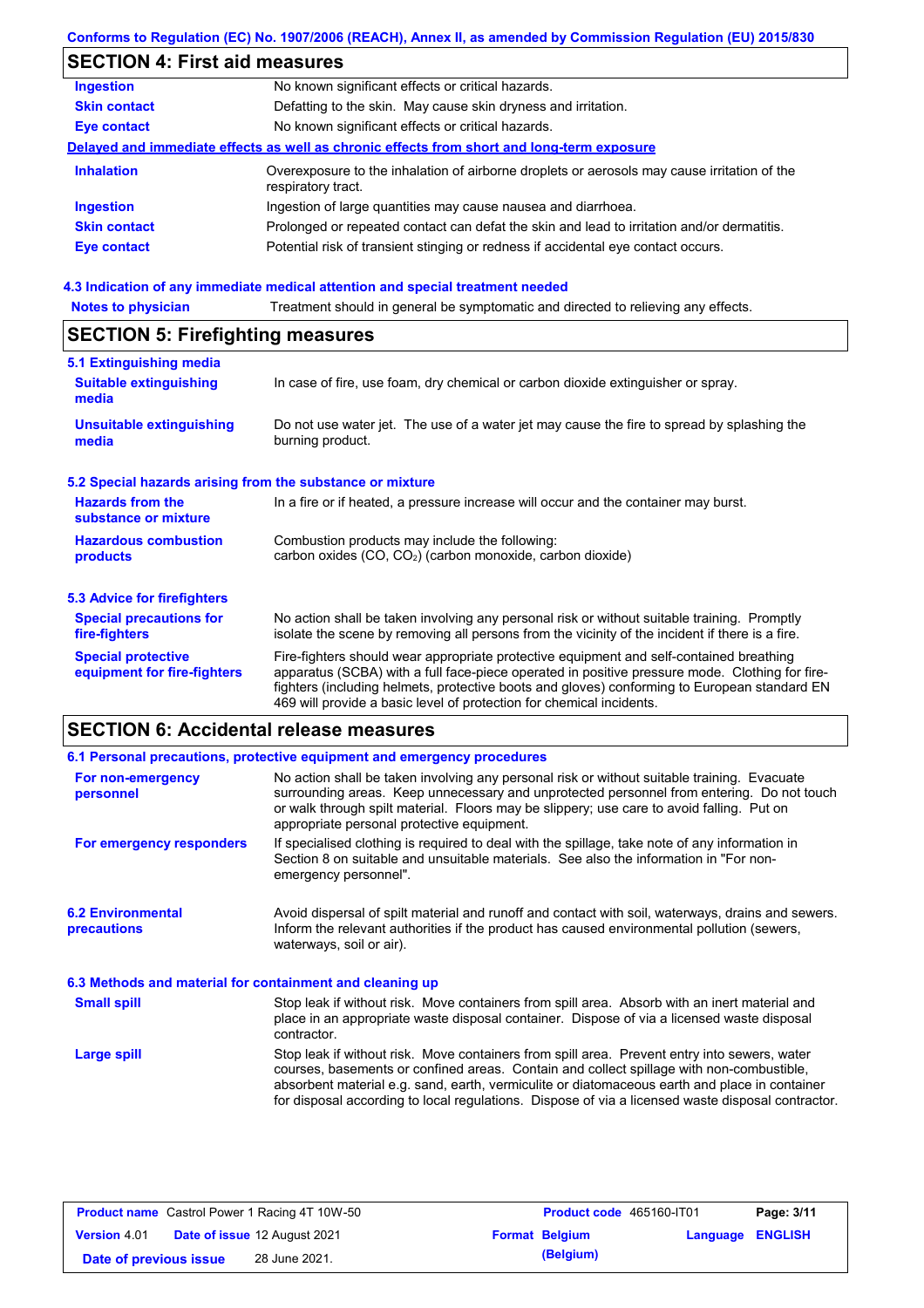# **SECTION 6: Accidental release measures**

| 6.4 Reference to other | See Section 1 for emergency contact information.                            |
|------------------------|-----------------------------------------------------------------------------|
| <b>sections</b>        | See Section 5 for firefighting measures.                                    |
|                        | See Section 8 for information on appropriate personal protective equipment. |
|                        | See Section 12 for environmental precautions.                               |
|                        | See Section 13 for additional waste treatment information.                  |

# **SECTION 7: Handling and storage**

| 7.1 Precautions for safe handling                                                    |                                                                                                                                                                                                                                                                                                                                                                                                                                                                                          |
|--------------------------------------------------------------------------------------|------------------------------------------------------------------------------------------------------------------------------------------------------------------------------------------------------------------------------------------------------------------------------------------------------------------------------------------------------------------------------------------------------------------------------------------------------------------------------------------|
| <b>Protective measures</b>                                                           | Put on appropriate personal protective equipment.                                                                                                                                                                                                                                                                                                                                                                                                                                        |
| <b>Advice on general</b><br>occupational hygiene                                     | Eating, drinking and smoking should be prohibited in areas where this material is handled.<br>stored and processed. Wash thoroughly after handling. Remove contaminated clothing and<br>protective equipment before entering eating areas. See also Section 8 for additional<br>information on hygiene measures.                                                                                                                                                                         |
| <b>7.2 Conditions for safe</b><br>storage, including any<br><b>incompatibilities</b> | Store in accordance with local regulations. Store in a dry, cool and well-ventilated area, away<br>from incompatible materials (see Section 10). Keep away from heat and direct sunlight. Keep<br>container tightly closed and sealed until ready for use. Containers that have been opened must<br>be carefully resealed and kept upright to prevent leakage. Store and use only in equipment/<br>containers designed for use with this product. Do not store in unlabelled containers. |
| <b>Not suitable</b>                                                                  | Prolonged exposure to elevated temperature                                                                                                                                                                                                                                                                                                                                                                                                                                               |
| 7.3 Specific end use(s)                                                              |                                                                                                                                                                                                                                                                                                                                                                                                                                                                                          |
| <b>Recommendations</b>                                                               | See section 1.2 and Exposure scenarios in annex, if applicable.                                                                                                                                                                                                                                                                                                                                                                                                                          |
|                                                                                      | <b>SECTION 8: Exposure controls/personal protection</b>                                                                                                                                                                                                                                                                                                                                                                                                                                  |
|                                                                                      |                                                                                                                                                                                                                                                                                                                                                                                                                                                                                          |

### **8.1 Control parameters Occupational exposure limits**

| <b>Product/ingredient name</b>                                                 |  | <b>Exposure limit values</b>                                                                                                                                                                                                                                                                                                                                                                                                                                                                                                                                                                                                                                                                                                                                                                                                                                                                                                                                                                                               |  |  |
|--------------------------------------------------------------------------------|--|----------------------------------------------------------------------------------------------------------------------------------------------------------------------------------------------------------------------------------------------------------------------------------------------------------------------------------------------------------------------------------------------------------------------------------------------------------------------------------------------------------------------------------------------------------------------------------------------------------------------------------------------------------------------------------------------------------------------------------------------------------------------------------------------------------------------------------------------------------------------------------------------------------------------------------------------------------------------------------------------------------------------------|--|--|
| Distillates (petroleum), hydrotreated heavy paraffinic                         |  | Limit values (Belgium).<br>TWA: 5 mg/m <sup>3</sup> 8 hours. Issued/Revised: 10/2002 Form: Mist<br>STEL: 10 mg/m <sup>3</sup> 15 minutes. Issued/Revised: 10/2002 Form: Mist                                                                                                                                                                                                                                                                                                                                                                                                                                                                                                                                                                                                                                                                                                                                                                                                                                               |  |  |
| Distillates (petroleum), solvent-dewaxed heavy<br>paraffinic                   |  | Limit values (Belgium).                                                                                                                                                                                                                                                                                                                                                                                                                                                                                                                                                                                                                                                                                                                                                                                                                                                                                                                                                                                                    |  |  |
|                                                                                |  | TWA: 5 mg/m <sup>3</sup> 8 hours. Issued/Revised: 10/2002 Form: Mist<br>STEL: 10 mg/m <sup>3</sup> 15 minutes. Issued/Revised: 10/2002 Form: Mist                                                                                                                                                                                                                                                                                                                                                                                                                                                                                                                                                                                                                                                                                                                                                                                                                                                                          |  |  |
| Distillates (petroleum), hydrotreated heavy paraffinic Limit values (Belgium). |  | TWA: 5 mg/m <sup>3</sup> 8 hours. Issued/Revised: 10/2002 Form: Mist<br>STEL: 10 mg/m <sup>3</sup> 15 minutes. Issued/Revised: 10/2002 Form: Mist                                                                                                                                                                                                                                                                                                                                                                                                                                                                                                                                                                                                                                                                                                                                                                                                                                                                          |  |  |
| quidance only.                                                                 |  | Whilst specific OELs for certain components may be shown in this section, other components may be present in any mist,<br>vapour or dust produced. Therefore, the specific OELs may not be applicable to the product as a whole and are provided for                                                                                                                                                                                                                                                                                                                                                                                                                                                                                                                                                                                                                                                                                                                                                                       |  |  |
| <b>Recommended monitoring</b><br>procedures                                    |  | If this product contains ingredients with exposure limits, personal, workplace atmosphere or<br>biological monitoring may be required to determine the effectiveness of the ventilation or other<br>control measures and/or the necessity to use respiratory protective equipment. Reference<br>should be made to monitoring standards, such as the following: European Standard EN 689<br>(Workplace atmospheres - Guidance for the assessment of exposure by inhalation to chemical<br>agents for comparison with limit values and measurement strategy) European Standard EN<br>14042 (Workplace atmospheres - Guide for the application and use of procedures for the<br>assessment of exposure to chemical and biological agents) European Standard EN 482<br>(Workplace atmospheres - General requirements for the performance of procedures for the<br>measurement of chemical agents) Reference to national guidance documents for methods for<br>the determination of hazardous substances will also be required. |  |  |
| <b>Derived No Effect Level</b>                                                 |  |                                                                                                                                                                                                                                                                                                                                                                                                                                                                                                                                                                                                                                                                                                                                                                                                                                                                                                                                                                                                                            |  |  |
| No DNELs/DMELs available.                                                      |  |                                                                                                                                                                                                                                                                                                                                                                                                                                                                                                                                                                                                                                                                                                                                                                                                                                                                                                                                                                                                                            |  |  |
| <b>Predicted No Effect Concentration</b>                                       |  |                                                                                                                                                                                                                                                                                                                                                                                                                                                                                                                                                                                                                                                                                                                                                                                                                                                                                                                                                                                                                            |  |  |
| No PNECs available                                                             |  |                                                                                                                                                                                                                                                                                                                                                                                                                                                                                                                                                                                                                                                                                                                                                                                                                                                                                                                                                                                                                            |  |  |

## **8.2 Exposure controls**

| <b>Product name</b> Castrol Power 1 Racing 4T 10W-50 |  | Product code 465160-IT01            |  | Page: 4/11            |                  |  |
|------------------------------------------------------|--|-------------------------------------|--|-----------------------|------------------|--|
| <b>Version 4.01</b>                                  |  | <b>Date of issue 12 August 2021</b> |  | <b>Format Belgium</b> | Language ENGLISH |  |
| Date of previous issue                               |  | 28 June 2021.                       |  | (Belgium)             |                  |  |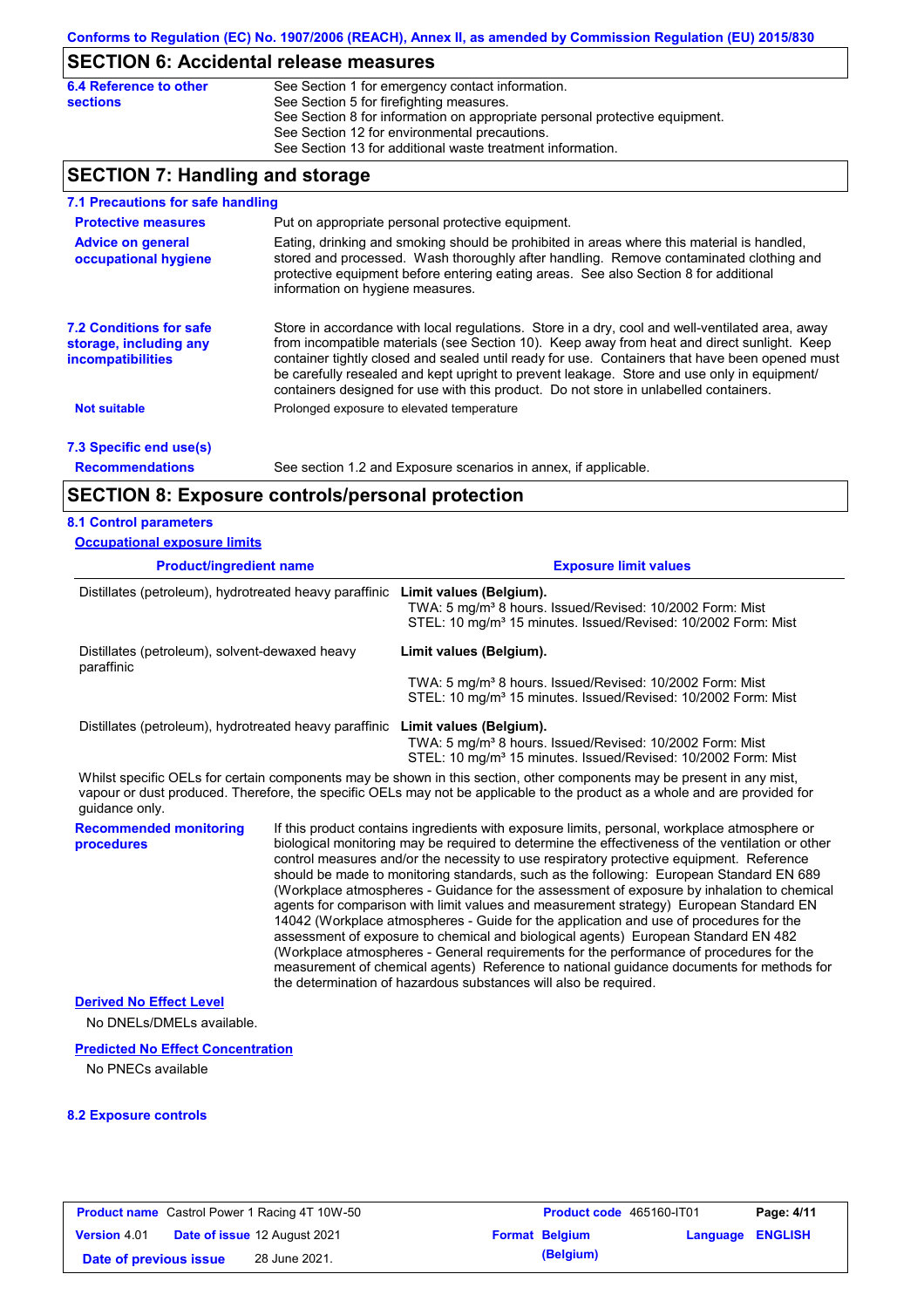# **SECTION 8: Exposure controls/personal protection**

| <b>Appropriate engineering</b><br><b>controls</b>    | Provide exhaust ventilation or other engineering controls to keep the relevant airborne<br>concentrations below their respective occupational exposure limits.<br>All activities involving chemicals should be assessed for their risks to health, to ensure<br>exposures are adequately controlled. Personal protective equipment should only be considered<br>after other forms of control measures (e.g. engineering controls) have been suitably evaluated.<br>Personal protective equipment should conform to appropriate standards, be suitable for use, be<br>kept in good condition and properly maintained.<br>Your supplier of personal protective equipment should be consulted for advice on selection and<br>appropriate standards. For further information contact your national organisation for standards.<br>The final choice of protective equipment will depend upon a risk assessment. It is important to<br>ensure that all items of personal protective equipment are compatible. |
|------------------------------------------------------|---------------------------------------------------------------------------------------------------------------------------------------------------------------------------------------------------------------------------------------------------------------------------------------------------------------------------------------------------------------------------------------------------------------------------------------------------------------------------------------------------------------------------------------------------------------------------------------------------------------------------------------------------------------------------------------------------------------------------------------------------------------------------------------------------------------------------------------------------------------------------------------------------------------------------------------------------------------------------------------------------------|
| <b>Individual protection measures</b>                |                                                                                                                                                                                                                                                                                                                                                                                                                                                                                                                                                                                                                                                                                                                                                                                                                                                                                                                                                                                                         |
| <b>Hygiene measures</b>                              | Wash hands, forearms and face thoroughly after handling chemical products, before eating,<br>smoking and using the lavatory and at the end of the working period. Ensure that eyewash<br>stations and safety showers are close to the workstation location.                                                                                                                                                                                                                                                                                                                                                                                                                                                                                                                                                                                                                                                                                                                                             |
| <b>Respiratory protection</b>                        | In case of insufficient ventilation, wear suitable respiratory equipment.<br>The correct choice of respiratory protection depends upon the chemicals being handled, the<br>conditions of work and use, and the condition of the respiratory equipment. Safety procedures<br>should be developed for each intended application. Respiratory protection equipment should<br>therefore be chosen in consultation with the supplier/manufacturer and with a full assessment<br>of the working conditions.                                                                                                                                                                                                                                                                                                                                                                                                                                                                                                   |
| <b>Eye/face protection</b>                           | Safety glasses with side shields.                                                                                                                                                                                                                                                                                                                                                                                                                                                                                                                                                                                                                                                                                                                                                                                                                                                                                                                                                                       |
| <b>Skin protection</b>                               |                                                                                                                                                                                                                                                                                                                                                                                                                                                                                                                                                                                                                                                                                                                                                                                                                                                                                                                                                                                                         |
| <b>Hand protection</b>                               | <b>General Information:</b>                                                                                                                                                                                                                                                                                                                                                                                                                                                                                                                                                                                                                                                                                                                                                                                                                                                                                                                                                                             |
|                                                      | Because specific work environments and material handling practices vary, safety procedures<br>should be developed for each intended application. The correct choice of protective gloves<br>depends upon the chemicals being handled, and the conditions of work and use. Most gloves<br>provide protection for only a limited time before they must be discarded and replaced (even the<br>best chemically resistant gloves will break down after repeated chemical exposures).                                                                                                                                                                                                                                                                                                                                                                                                                                                                                                                        |
|                                                      | Gloves should be chosen in consultation with the supplier / manufacturer and taking account of<br>a full assessment of the working conditions.                                                                                                                                                                                                                                                                                                                                                                                                                                                                                                                                                                                                                                                                                                                                                                                                                                                          |
|                                                      | Recommended: Nitrile gloves.<br><b>Breakthrough time:</b>                                                                                                                                                                                                                                                                                                                                                                                                                                                                                                                                                                                                                                                                                                                                                                                                                                                                                                                                               |
|                                                      | Breakthrough time data are generated by glove manufacturers under laboratory test conditions<br>and represent how long a glove can be expected to provide effective permeation resistance. It<br>is important when following breakthrough time recommendations that actual workplace<br>conditions are taken into account. Always consult with your glove supplier for up-to-date<br>technical information on breakthrough times for the recommended glove type.<br>Our recommendations on the selection of gloves are as follows:                                                                                                                                                                                                                                                                                                                                                                                                                                                                      |
|                                                      | Continuous contact:                                                                                                                                                                                                                                                                                                                                                                                                                                                                                                                                                                                                                                                                                                                                                                                                                                                                                                                                                                                     |
|                                                      | Gloves with a minimum breakthrough time of 240 minutes, or >480 minutes if suitable gloves<br>can be obtained.<br>If suitable gloves are not available to offer that level of protection, gloves with shorter<br>breakthrough times may be acceptable as long as appropriate glove maintenance and<br>replacement regimes are determined and adhered to.                                                                                                                                                                                                                                                                                                                                                                                                                                                                                                                                                                                                                                                |
|                                                      | Short-term / splash protection:                                                                                                                                                                                                                                                                                                                                                                                                                                                                                                                                                                                                                                                                                                                                                                                                                                                                                                                                                                         |
|                                                      | Recommended breakthrough times as above.<br>It is recognised that for short-term, transient exposures, gloves with shorter breakthrough times<br>may commonly be used. Therefore, appropriate maintenance and replacement regimes must<br>be determined and rigorously followed.                                                                                                                                                                                                                                                                                                                                                                                                                                                                                                                                                                                                                                                                                                                        |
|                                                      | <b>Glove Thickness:</b>                                                                                                                                                                                                                                                                                                                                                                                                                                                                                                                                                                                                                                                                                                                                                                                                                                                                                                                                                                                 |
|                                                      | For general applications, we recommend gloves with a thickness typically greater than 0.35 mm.                                                                                                                                                                                                                                                                                                                                                                                                                                                                                                                                                                                                                                                                                                                                                                                                                                                                                                          |
|                                                      | It should be emphasised that glove thickness is not necessarily a good predictor of glove<br>resistance to a specific chemical, as the permeation efficiency of the glove will be dependent<br>on the exact composition of the glove material. Therefore, glove selection should also be based<br>on consideration of the task requirements and knowledge of breakthrough times.<br>Glove thickness may also vary depending on the glove manufacturer, the glove type and the<br>glove model. Therefore, the manufacturers' technical data should always be taken into account<br>to ensure selection of the most appropriate glove for the task.                                                                                                                                                                                                                                                                                                                                                       |
| <b>Product name</b> Castrol Power 1 Racing 4T 10W-50 | <b>Product code</b> 465160-JT01<br>Page: 5/11                                                                                                                                                                                                                                                                                                                                                                                                                                                                                                                                                                                                                                                                                                                                                                                                                                                                                                                                                           |

|                        | <b>Product name</b> Castrol Power 1 Racing 4T 10W-50 | Product code 465160-IT01 |                  | Page: 5/11 |
|------------------------|------------------------------------------------------|--------------------------|------------------|------------|
| <b>Version 4.01</b>    | <b>Date of issue 12 August 2021</b>                  | <b>Format Belgium</b>    | Language ENGLISH |            |
| Date of previous issue | 28 June 2021.                                        | (Belgium)                |                  |            |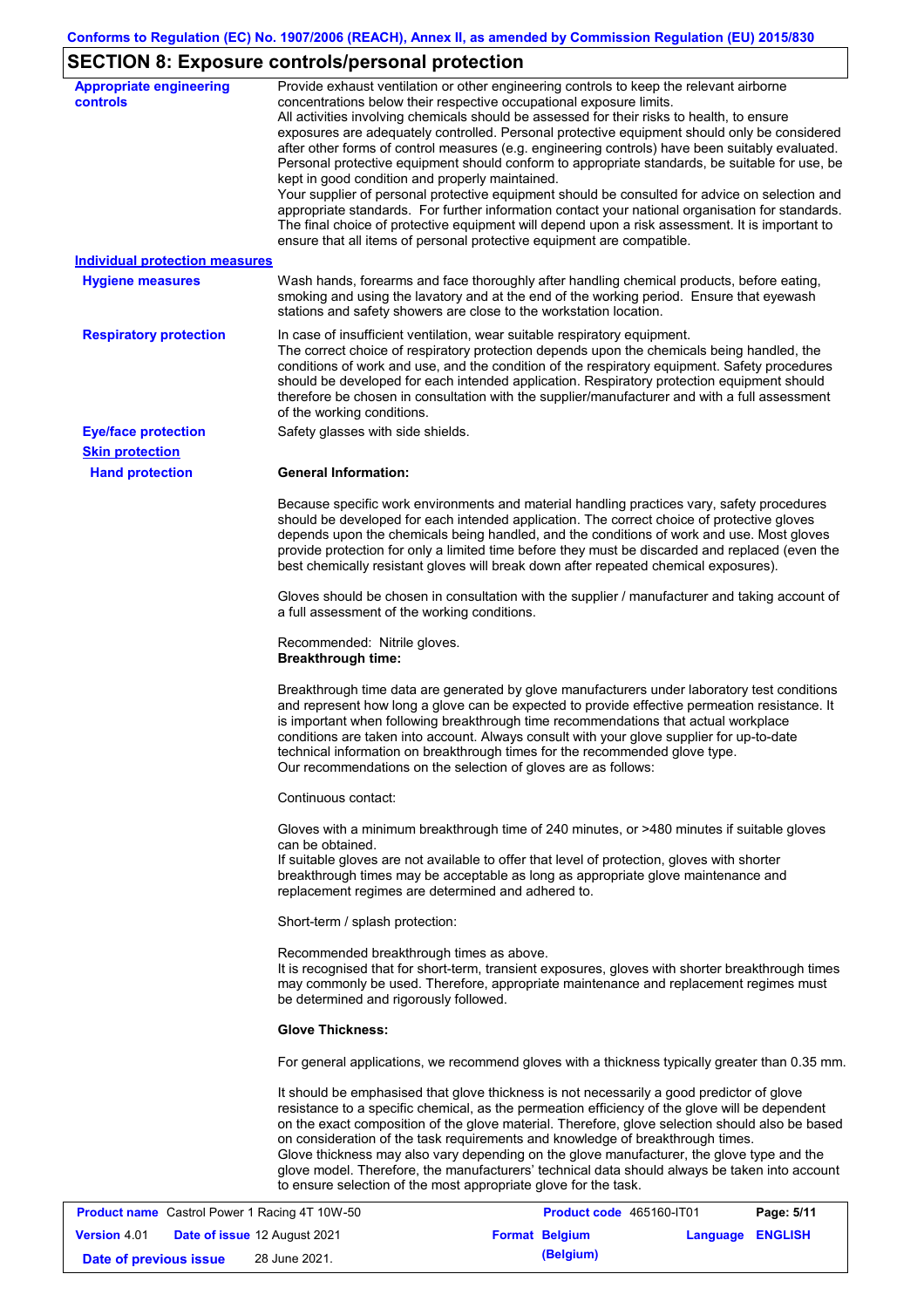# **SECTION 8: Exposure controls/personal protection**

|                                           | Note: Depending on the activity being conducted, gloves of varying thickness may be required<br>for specific tasks. For example:                                                                                                                                                                                                                                                                                                                                                                                                                                                                                                                                                      |
|-------------------------------------------|---------------------------------------------------------------------------------------------------------------------------------------------------------------------------------------------------------------------------------------------------------------------------------------------------------------------------------------------------------------------------------------------------------------------------------------------------------------------------------------------------------------------------------------------------------------------------------------------------------------------------------------------------------------------------------------|
|                                           | • Thinner gloves (down to 0.1 mm or less) may be required where a high degree of manual<br>dexterity is needed. However, these gloves are only likely to give short duration protection and<br>would normally be just for single use applications, then disposed of.                                                                                                                                                                                                                                                                                                                                                                                                                  |
|                                           | • Thicker gloves (up to 3 mm or more) may be required where there is a mechanical (as well<br>as a chemical) risk i.e. where there is abrasion or puncture potential.                                                                                                                                                                                                                                                                                                                                                                                                                                                                                                                 |
| <b>Skin and body</b>                      | Use of protective clothing is good industrial practice.<br>Personal protective equipment for the body should be selected based on the task being<br>performed and the risks involved and should be approved by a specialist before handling this<br>product.<br>Cotton or polyester/cotton overalls will only provide protection against light superficial<br>contamination that will not soak through to the skin. Overalls should be laundered on a regular<br>basis. When the risk of skin exposure is high (e.g. when cleaning up spillages or if there is a<br>risk of splashing) then chemical resistant aprons and/or impervious chemical suits and boots<br>will be required. |
| <b>Refer to standards:</b>                | Respiratory protection: EN 529<br>Gloves: EN 420, EN 374<br>Eye protection: EN 166<br>Filtering half-mask: EN 149<br>Filtering half-mask with valve: EN 405<br>Half-mask: EN 140 plus filter<br>Full-face mask: EN 136 plus filter<br>Particulate filters: EN 143<br>Gas/combined filters: EN 14387                                                                                                                                                                                                                                                                                                                                                                                   |
| <b>Environmental exposure</b><br>controls | Emissions from ventilation or work process equipment should be checked to ensure they<br>comply with the requirements of environmental protection legislation. In some cases, fume<br>scrubbers, filters or engineering modifications to the process equipment will be necessary to<br>reduce emissions to acceptable levels.                                                                                                                                                                                                                                                                                                                                                         |

# **SECTION 9: Physical and chemical properties**

| 9.1 Information on basic physical and chemical properties |                                                                                                                                         |                          |          |                |
|-----------------------------------------------------------|-----------------------------------------------------------------------------------------------------------------------------------------|--------------------------|----------|----------------|
| <b>Appearance</b>                                         |                                                                                                                                         |                          |          |                |
| <b>Physical state</b>                                     | Liquid.                                                                                                                                 |                          |          |                |
| <b>Colour</b>                                             | Red.                                                                                                                                    |                          |          |                |
| <b>Odour</b>                                              | Not available.                                                                                                                          |                          |          |                |
| <b>Odour threshold</b>                                    | Not available.                                                                                                                          |                          |          |                |
| pH                                                        | Not applicable.                                                                                                                         |                          |          |                |
| <b>Melting point/freezing point</b>                       | Not available.                                                                                                                          |                          |          |                |
| <b>Initial boiling point and boiling</b><br>range         | Not available.                                                                                                                          |                          |          |                |
| <b>Pour point</b>                                         | $-36 °C$                                                                                                                                |                          |          |                |
| <b>Flash point</b>                                        | Closed cup: 208°C (406.4°F) [Pensky-Martens.]                                                                                           |                          |          |                |
| <b>Evaporation rate</b>                                   | Not available.                                                                                                                          |                          |          |                |
| <b>Flammability (solid, gas)</b>                          | Not available.                                                                                                                          |                          |          |                |
| <b>Upper/lower flammability or</b><br>explosive limits    | Not available.                                                                                                                          |                          |          |                |
| <b>Vapour pressure</b>                                    | Not available.                                                                                                                          |                          |          |                |
| <b>Vapour density</b>                                     | Not available.                                                                                                                          |                          |          |                |
| <b>Relative density</b>                                   | Not available.                                                                                                                          |                          |          |                |
| <b>Density</b>                                            | <1000 kg/m <sup>3</sup> (<1 g/cm <sup>3</sup> ) at 20 <sup>°</sup> C                                                                    |                          |          |                |
| <b>Solubility(ies)</b>                                    | insoluble in water.                                                                                                                     |                          |          |                |
| <b>Partition coefficient: n-octanol/</b><br>water         | Not available.                                                                                                                          |                          |          |                |
| <b>Auto-ignition temperature</b>                          | Not available.                                                                                                                          |                          |          |                |
| <b>Decomposition temperature</b>                          | Not available.                                                                                                                          |                          |          |                |
| <b>Viscosity</b>                                          | Kinematic: 112 mm <sup>2</sup> /s (112 cSt) at $40^{\circ}$ C<br>Kinematic: 16.4 to 17.8 mm <sup>2</sup> /s (16.4 to 17.8 cSt) at 100°C |                          |          |                |
| <b>Product name</b> Castrol Power 1 Racing 4T 10W-50      |                                                                                                                                         | Product code 465160-IT01 |          | Page: 6/11     |
| <b>Version 4.01</b><br>Date of issue 12 August 2021       |                                                                                                                                         | <b>Format Belgium</b>    | Language | <b>ENGLISH</b> |
| Date of previous issue                                    | 28 June 2021.                                                                                                                           | (Belgium)                |          |                |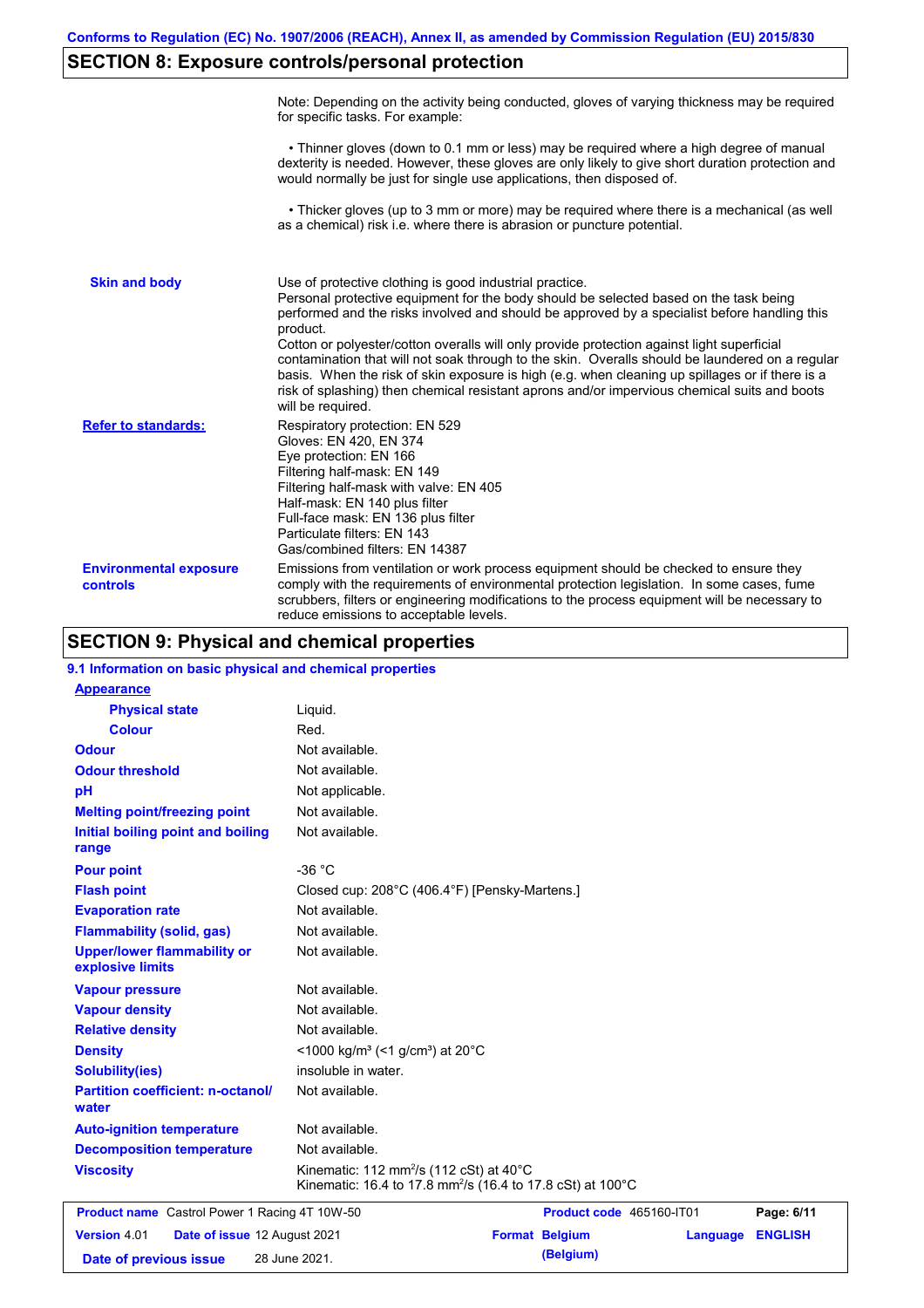# **SECTION 9: Physical and chemical properties**

| <b>Explosive properties</b> | Not available. |
|-----------------------------|----------------|
| <b>Oxidising properties</b> | Not available. |

### **9.2 Other information**

No additional information.

| <b>SECTION 10: Stability and reactivity</b>                                                                                                                             |  |  |
|-------------------------------------------------------------------------------------------------------------------------------------------------------------------------|--|--|
| No specific test data available for this product. Refer to Conditions to avoid and Incompatible<br>materials for additional information.                                |  |  |
| The product is stable.                                                                                                                                                  |  |  |
| Under normal conditions of storage and use, hazardous reactions will not occur.<br>Under normal conditions of storage and use, hazardous polymerisation will not occur. |  |  |
| Avoid all possible sources of ignition (spark or flame).                                                                                                                |  |  |
| Reactive or incompatible with the following materials: oxidising materials.                                                                                             |  |  |
| Under normal conditions of storage and use, hazardous decomposition products should not be<br>produced.                                                                 |  |  |
|                                                                                                                                                                         |  |  |

## **SECTION 11: Toxicological information**

| 11.1 Information on toxicological effects            |                                                                                                                                                                                                                                                                                                                                                                                                          |  |
|------------------------------------------------------|----------------------------------------------------------------------------------------------------------------------------------------------------------------------------------------------------------------------------------------------------------------------------------------------------------------------------------------------------------------------------------------------------------|--|
| <b>Acute toxicity estimates</b>                      |                                                                                                                                                                                                                                                                                                                                                                                                          |  |
| Not available.                                       |                                                                                                                                                                                                                                                                                                                                                                                                          |  |
| <b>Information on likely</b><br>routes of exposure   | Routes of entry anticipated: Dermal, Inhalation.                                                                                                                                                                                                                                                                                                                                                         |  |
| <b>Potential acute health effects</b>                |                                                                                                                                                                                                                                                                                                                                                                                                          |  |
| <b>Inhalation</b>                                    | Vapour inhalation under ambient conditions is not normally a problem due to low vapour<br>pressure.                                                                                                                                                                                                                                                                                                      |  |
| <b>Ingestion</b>                                     | No known significant effects or critical hazards.                                                                                                                                                                                                                                                                                                                                                        |  |
| <b>Skin contact</b>                                  | Defatting to the skin. May cause skin dryness and irritation.                                                                                                                                                                                                                                                                                                                                            |  |
| <b>Eye contact</b>                                   | No known significant effects or critical hazards.                                                                                                                                                                                                                                                                                                                                                        |  |
|                                                      | Symptoms related to the physical, chemical and toxicological characteristics                                                                                                                                                                                                                                                                                                                             |  |
| <b>Inhalation</b>                                    | No specific data.                                                                                                                                                                                                                                                                                                                                                                                        |  |
| <b>Ingestion</b>                                     | No specific data.                                                                                                                                                                                                                                                                                                                                                                                        |  |
| <b>Skin contact</b>                                  | Adverse symptoms may include the following:<br>irritation<br>dryness<br>cracking                                                                                                                                                                                                                                                                                                                         |  |
| Eye contact                                          | No specific data.                                                                                                                                                                                                                                                                                                                                                                                        |  |
|                                                      | Delayed and immediate effects as well as chronic effects from short and long-term exposure                                                                                                                                                                                                                                                                                                               |  |
| <b>Inhalation</b>                                    | Overexposure to the inhalation of airborne droplets or aerosols may cause irritation of the<br>respiratory tract.                                                                                                                                                                                                                                                                                        |  |
| <b>Ingestion</b>                                     | Ingestion of large quantities may cause nausea and diarrhoea.                                                                                                                                                                                                                                                                                                                                            |  |
| <b>Skin contact</b>                                  | Prolonged or repeated contact can defat the skin and lead to irritation and/or dermatitis.                                                                                                                                                                                                                                                                                                               |  |
| <b>Eye contact</b>                                   | Potential risk of transient stinging or redness if accidental eye contact occurs.                                                                                                                                                                                                                                                                                                                        |  |
| <b>Potential chronic health effects</b>              |                                                                                                                                                                                                                                                                                                                                                                                                          |  |
| <b>General</b>                                       | USED ENGINE OILS<br>Combustion products resulting from the operation of internal combustion engines contaminate<br>engine oils during use. Used engine oil may contain hazardous components which have the<br>potential to cause skin cancer. Frequent or prolonged contact with all types and makes of used<br>engine oil must therefore be avoided and a high standard of personal hygiene maintained. |  |
| <b>Carcinogenicity</b>                               | No known significant effects or critical hazards.                                                                                                                                                                                                                                                                                                                                                        |  |
| <b>Mutagenicity</b>                                  | No known significant effects or critical hazards.                                                                                                                                                                                                                                                                                                                                                        |  |
| <b>Developmental effects</b>                         | No known significant effects or critical hazards.                                                                                                                                                                                                                                                                                                                                                        |  |
| <b>Fertility effects</b>                             | No known significant effects or critical hazards.                                                                                                                                                                                                                                                                                                                                                        |  |
|                                                      | Product code 465160-IT01                                                                                                                                                                                                                                                                                                                                                                                 |  |
| <b>Product name</b> Castrol Power 1 Racing 4T 10W-50 | Page: 7/11                                                                                                                                                                                                                                                                                                                                                                                               |  |
| <b>Version 4.01</b>                                  | <b>Date of issue 12 August 2021</b><br><b>Format Belgium</b><br>Language<br><b>ENGLISH</b>                                                                                                                                                                                                                                                                                                               |  |
| Date of previous issue                               | (Belgium)<br>28 June 2021.                                                                                                                                                                                                                                                                                                                                                                               |  |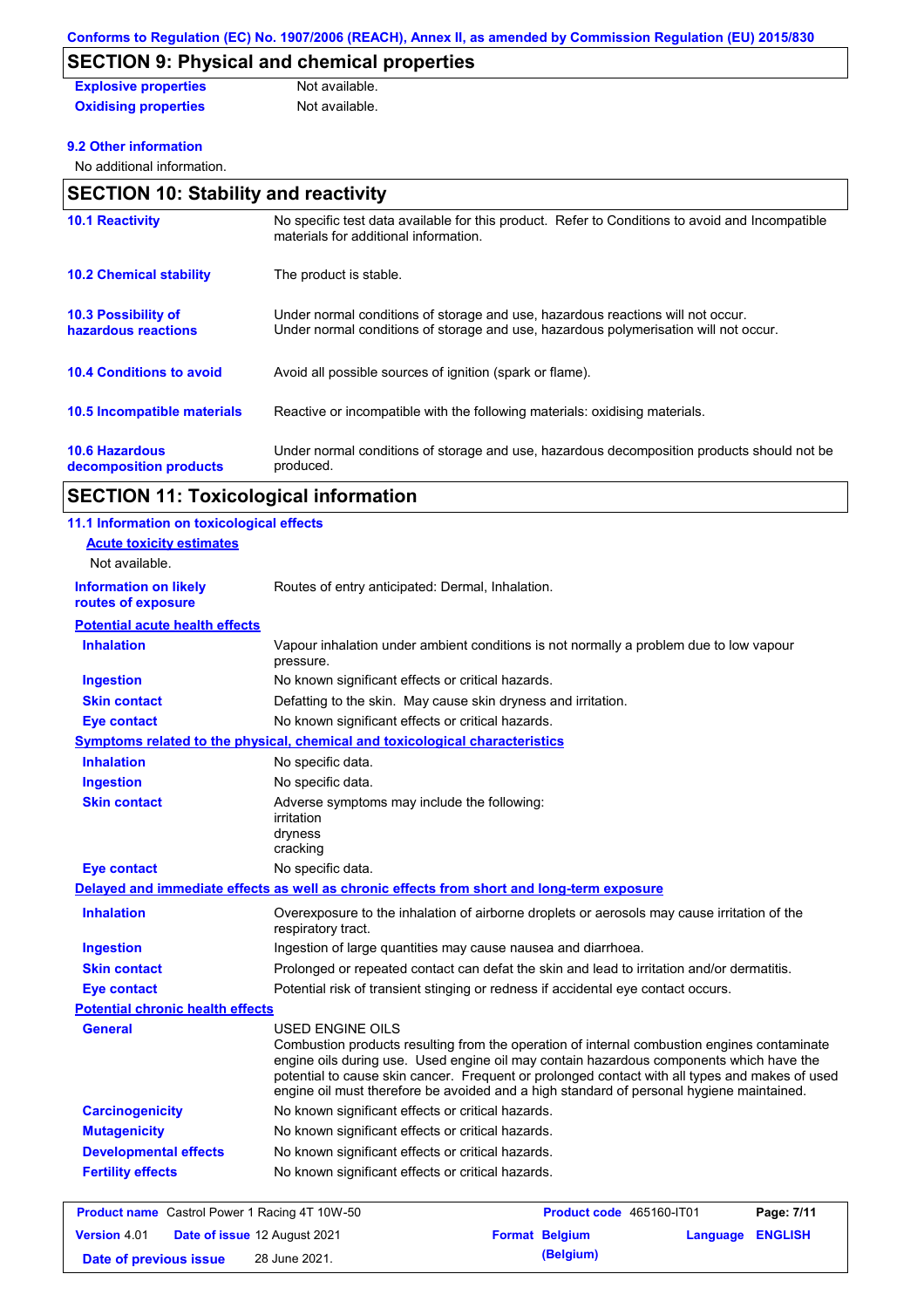## **SECTION 12: Ecological information**

## **12.1 Toxicity**

**Environmental hazards** Not classified as dangerous

#### **12.2 Persistence and degradability**

Expected to be biodegradable.

#### **12.3 Bioaccumulative potential**

This product is not expected to bioaccumulate through food chains in the environment.

| <b>12.4 Mobility in soil</b>                            |                                                                      |
|---------------------------------------------------------|----------------------------------------------------------------------|
| <b>Soil/water partition</b><br><b>coefficient (Koc)</b> | Not available.                                                       |
| <b>Mobility</b>                                         | Spillages may penetrate the soil causing ground water contamination. |

### **12.5 Results of PBT and vPvB assessment**

Product does not meet the criteria for PBT or vPvB according to Regulation (EC) No. 1907/2006, Annex XIII.

#### **12.6 Other adverse effects**

| <b>Other ecological information</b> | Spills may form a film on water surfaces causing physical damage to organisms. Oxygen |
|-------------------------------------|---------------------------------------------------------------------------------------|
|                                     | transfer could also be impaired.                                                      |

## **SECTION 13: Disposal considerations**

### **13.1 Waste treatment methods**

### **Product**

**Methods of disposal**

Where possible, arrange for product to be recycled. Dispose of via an authorised person/ licensed waste disposal contractor in accordance with local regulations.

## **Hazardous waste** Yes.

#### **European waste catalogue (EWC)**

| Waste code | <b>Waste designation</b>                                        |
|------------|-----------------------------------------------------------------|
| 13 02 05*  | mineral-based non-chlorinated engine, gear and lubricating oils |

However, deviation from the intended use and/or the presence of any potential contaminants may require an alternative waste disposal code to be assigned by the end user.

### **Packaging**

| <b>Methods of disposal</b> | Where possible, arrange for product to be recycled. Dispose of via an authorised person/<br>licensed waste disposal contractor in accordance with local regulations.                                                                    |
|----------------------------|-----------------------------------------------------------------------------------------------------------------------------------------------------------------------------------------------------------------------------------------|
| <b>Special precautions</b> | This material and its container must be disposed of in a safe way. Empty containers or liners<br>may retain some product residues. Avoid dispersal of spilt material and runoff and contact with<br>soil, waterways, drains and sewers. |
| <b>References</b>          | Commission 2014/955/EU<br>Directive 2008/98/EC                                                                                                                                                                                          |

## **SECTION 14: Transport information**

|                                           | <b>ADR/RID</b>                                       | <b>ADN</b>     | <b>IMDG</b>                        | <b>IATA</b>                |
|-------------------------------------------|------------------------------------------------------|----------------|------------------------------------|----------------------------|
| 14.1 UN number                            | Not regulated.                                       | Not regulated. | Not regulated.                     | Not regulated.             |
| 14.2 UN proper<br>shipping name           |                                                      |                |                                    |                            |
| <b>14.3 Transport</b><br>hazard class(es) |                                                      |                |                                    |                            |
| 14.4 Packing<br>group                     |                                                      |                |                                    |                            |
| 14.5<br><b>Environmental</b><br>hazards   | No.                                                  | No.            | No.                                | No.                        |
|                                           | <b>Product name</b> Castrol Power 1 Racing 4T 10W-50 |                | Product code 465160-IT01           | Page: 8/11                 |
| Version 4.01<br>Date of previous issue    | Date of issue 12 August 2021<br>28 June 2021.        |                | <b>Format Belgium</b><br>(Belgium) | <b>ENGLISH</b><br>Language |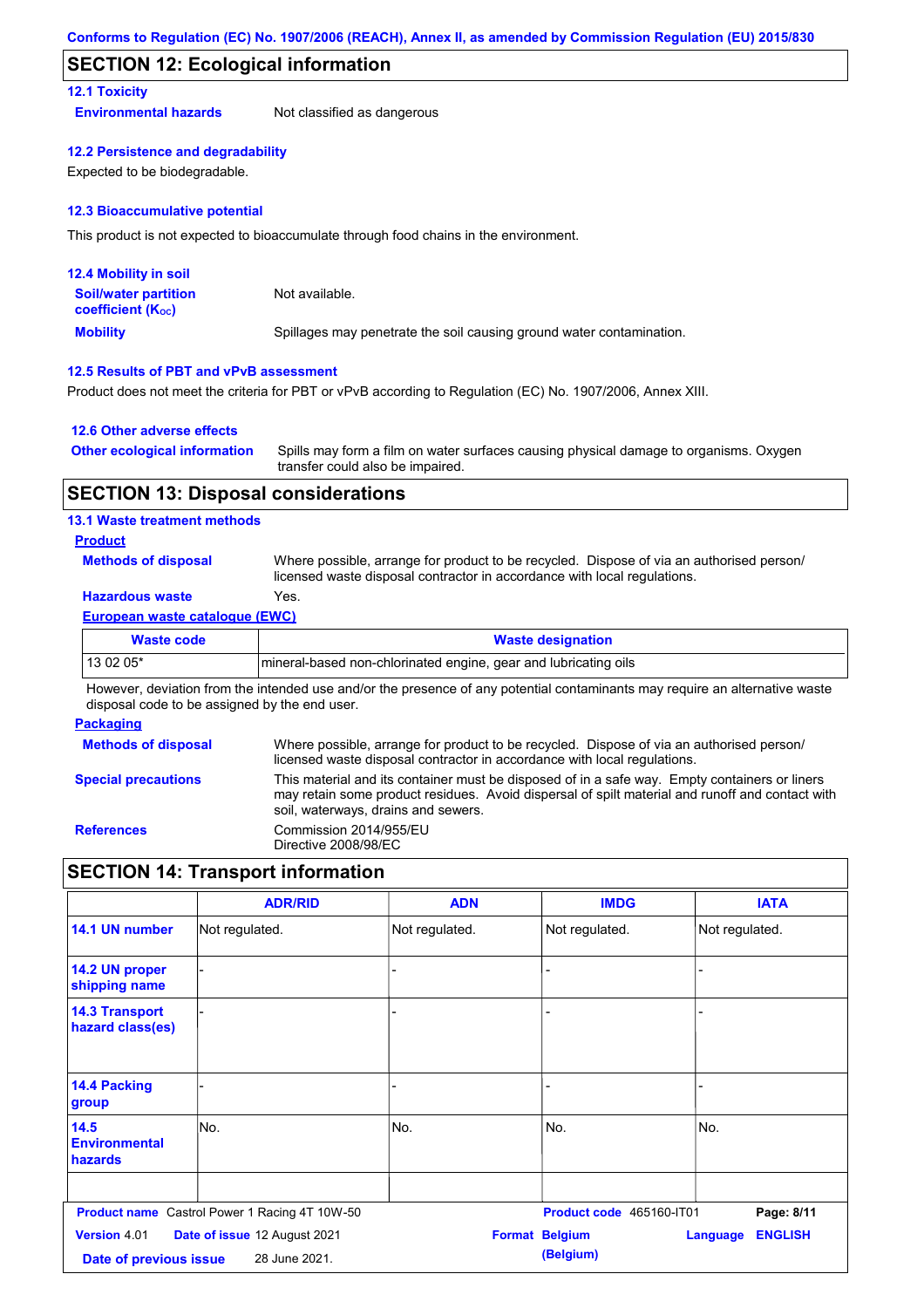| <b>Additional</b>                                                                                   |                                        |  |                                                                                              |
|-----------------------------------------------------------------------------------------------------|----------------------------------------|--|----------------------------------------------------------------------------------------------|
| information                                                                                         |                                        |  |                                                                                              |
| <b>14.6 Special precautions for</b><br>user                                                         | Not available.                         |  |                                                                                              |
| <b>14.7 Transport in bulk</b><br>according to IMO<br><b>instruments</b>                             | Not available.                         |  |                                                                                              |
| <b>SECTION 15: Regulatory information</b>                                                           |                                        |  |                                                                                              |
| 15.1 Safety, health and environmental regulations/legislation specific for the substance or mixture |                                        |  |                                                                                              |
| EU Regulation (EC) No. 1907/2006 (REACH)                                                            |                                        |  |                                                                                              |
| <b>Annex XIV - List of substances subject to authorisation</b>                                      |                                        |  |                                                                                              |
| <b>Annex XIV</b>                                                                                    |                                        |  |                                                                                              |
| None of the components are listed.                                                                  |                                        |  |                                                                                              |
| <b>Substances of very high concern</b>                                                              |                                        |  |                                                                                              |
| None of the components are listed.                                                                  |                                        |  |                                                                                              |
| EU Regulation (EC) No. 1907/2006 (REACH)                                                            |                                        |  |                                                                                              |
| <b>Annex XVII - Restrictions</b><br>on the manufacture.<br>placing on the market                    | Not applicable.                        |  |                                                                                              |
| and use of certain                                                                                  |                                        |  |                                                                                              |
| dangerous substances,                                                                               |                                        |  |                                                                                              |
| mixtures and articles                                                                               |                                        |  |                                                                                              |
| <b>Other regulations</b>                                                                            |                                        |  |                                                                                              |
| <b>REACH Status</b>                                                                                 | current requirements of REACH.         |  | The company, as identified in Section 1, sells this product in the EU in compliance with the |
| <b>United States inventory</b><br>(TSCA 8b)                                                         | All components are active or exempted. |  |                                                                                              |
| <b>Australia inventory (AICS)</b>                                                                   | At least one component is not listed.  |  |                                                                                              |
| <b>Canada inventory</b>                                                                             | All components are listed or exempted. |  |                                                                                              |
| <b>China inventory (IECSC)</b>                                                                      | All components are listed or exempted. |  |                                                                                              |
| <b>Japan inventory (ENCS)</b>                                                                       | All components are listed or exempted. |  |                                                                                              |
| <b>Korea inventory (KECI)</b>                                                                       | All components are listed or exempted. |  |                                                                                              |
| <b>Philippines inventory</b><br>(PICCS)                                                             | All components are listed or exempted. |  |                                                                                              |
| <b>Taiwan Chemical</b><br><b>Substances Inventory</b><br>(TCSI)                                     | All components are listed or exempted. |  |                                                                                              |
| Ozone depleting substances (1005/2009/EU)                                                           |                                        |  |                                                                                              |
| Not listed.                                                                                         |                                        |  |                                                                                              |
| Prior Informed Consent (PIC) (649/2012/EU)                                                          |                                        |  |                                                                                              |
| Not listed.                                                                                         |                                        |  |                                                                                              |
| <b>EU - Water framework directive - Priority substances</b>                                         |                                        |  |                                                                                              |
| None of the components are listed.                                                                  |                                        |  |                                                                                              |
| <b>Seveso Directive</b>                                                                             |                                        |  |                                                                                              |
|                                                                                                     |                                        |  |                                                                                              |

**15.2 Chemical safety assessment**

A Chemical Safety Assessment has been carried out for one or more of the substances within this mixture. A Chemical Safety Assessment has not been carried out for the mixture itself.

|                        | <b>Product name</b> Castrol Power 1 Racing 4T 10W-50 | <b>Product code</b>   |
|------------------------|------------------------------------------------------|-----------------------|
| <b>Version 4.01</b>    | <b>Date of issue 12 August 2021</b>                  | <b>Format Belgium</b> |
| Date of previous issue | 28 June 2021.                                        | (Belgium)             |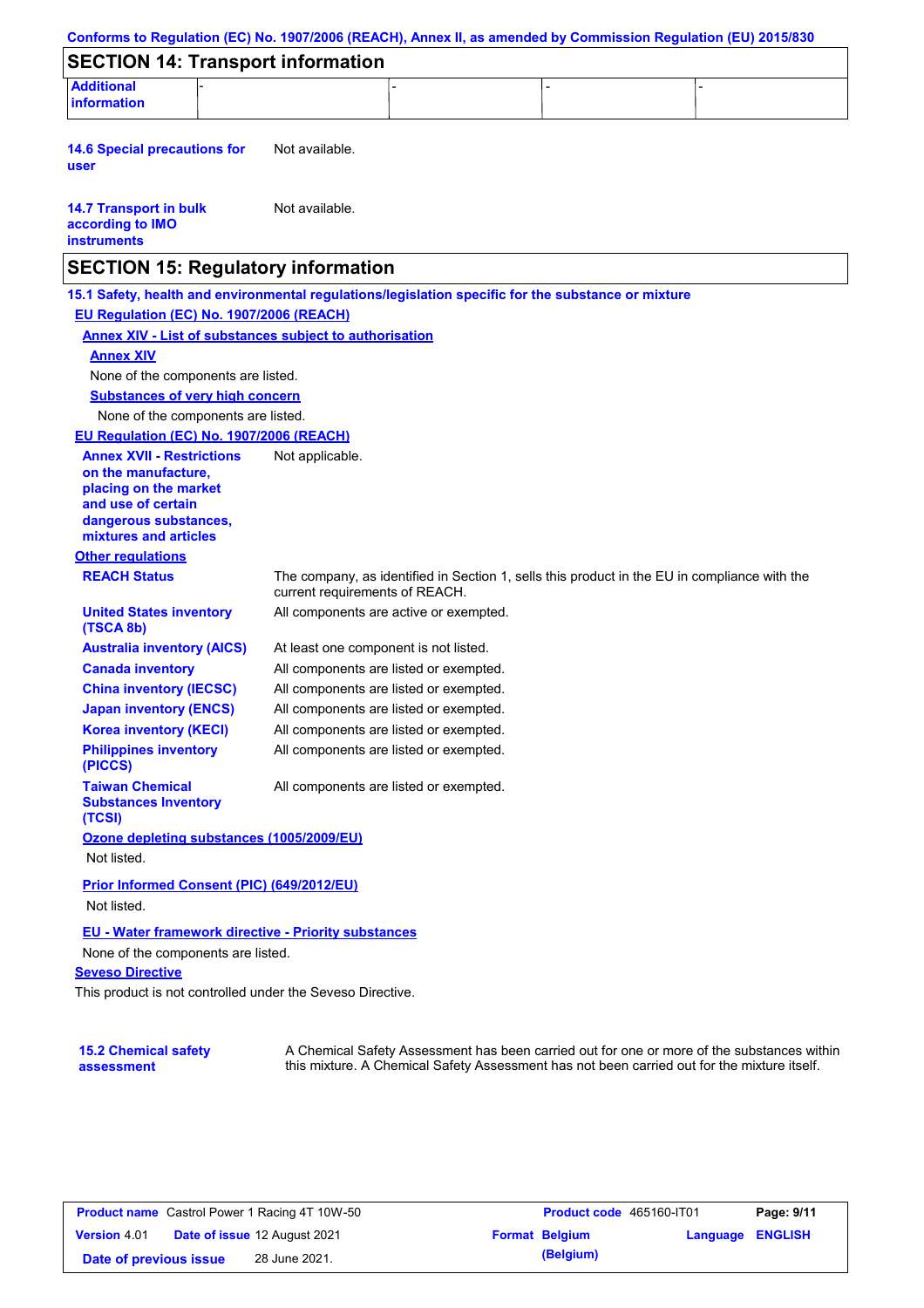## **SECTION 16: Other information**

| <b>Abbreviations and acronyms</b> | ADN = European Provisions concerning the International Carriage of Dangerous Goods by<br>Inland Waterway |
|-----------------------------------|----------------------------------------------------------------------------------------------------------|
|                                   | ADR = The European Agreement concerning the International Carriage of Dangerous Goods by<br>Road         |
|                                   | ATE = Acute Toxicity Estimate                                                                            |
|                                   | <b>BCF</b> = Bioconcentration Factor                                                                     |
|                                   | CAS = Chemical Abstracts Service                                                                         |
|                                   | CLP = Classification, Labelling and Packaging Regulation [Regulation (EC) No. 1272/2008]                 |
|                                   | CSA = Chemical Safety Assessment                                                                         |
|                                   | CSR = Chemical Safety Report                                                                             |
|                                   | DMEL = Derived Minimal Effect Level                                                                      |
|                                   | DNEL = Derived No Effect Level                                                                           |
|                                   | EINECS = European Inventory of Existing Commercial chemical Substances                                   |
|                                   | ES = Exposure Scenario                                                                                   |
|                                   | EUH statement = CLP-specific Hazard statement                                                            |
|                                   | EWC = European Waste Catalogue                                                                           |
|                                   | GHS = Globally Harmonized System of Classification and Labelling of Chemicals                            |
|                                   | IATA = International Air Transport Association                                                           |
|                                   | IBC = Intermediate Bulk Container                                                                        |
|                                   | IMDG = International Maritime Dangerous Goods                                                            |
|                                   | LogPow = logarithm of the octanol/water partition coefficient                                            |
|                                   | MARPOL = International Convention for the Prevention of Pollution From Ships, 1973 as                    |
|                                   | modified by the Protocol of 1978. ("Marpol" = marine pollution)                                          |
|                                   | OECD = Organisation for Economic Co-operation and Development                                            |
|                                   | PBT = Persistent, Bioaccumulative and Toxic                                                              |
|                                   | <b>PNEC = Predicted No Effect Concentration</b>                                                          |
|                                   | REACH = Registration, Evaluation, Authorisation and Restriction of Chemicals Regulation                  |
|                                   | [Regulation (EC) No. 1907/2006]                                                                          |
|                                   | RID = The Regulations concerning the International Carriage of Dangerous Goods by Rail                   |
|                                   | <b>RRN = REACH Registration Number</b>                                                                   |
|                                   | SADT = Self-Accelerating Decomposition Temperature                                                       |
|                                   | SVHC = Substances of Very High Concern                                                                   |
|                                   | STOT-RE = Specific Target Organ Toxicity - Repeated Exposure                                             |
|                                   | STOT-SE = Specific Target Organ Toxicity - Single Exposure                                               |
|                                   | TWA = Time weighted average                                                                              |
|                                   | UN = United Nations                                                                                      |
|                                   | $UVCB = Complex\;hydrocarbon\; substance$                                                                |
|                                   | VOC = Volatile Organic Compound<br>vPvB = Very Persistent and Very Bioaccumulative                       |
|                                   | Varies = may contain one or more of the following 64741-88-4 / RRN 01-2119488706-23,                     |
|                                   | 64741-89-5 / RRN 01-2119487067-30, 64741-95-3 / RRN 01-2119487081-40, 64741-96-4/ RRN                    |
|                                   | 01-2119483621-38, 64742-01-4 / RRN 01-2119488707-21, 64742-44-5 / RRN                                    |
|                                   | 01-2119985177-24, 64742-45-6, 64742-52-5 / RRN 01-2119467170-45, 64742-53-6 / RRN                        |
|                                   | 01-2119480375-34, 64742-54-7 / RRN 01-2119484627-25, 64742-55-8 / RRN                                    |
|                                   | 01-2119487077-29, 64742-56-9 / RRN 01-2119480132-48, 64742-57-0 / RRN                                    |
|                                   | 01-2119489287-22, 64742-58-1, 64742-62-7 / RRN 01-2119480472-38, 64742-63-8,                             |
|                                   | 64742-65-0 / RRN 01-2119471299-27, 64742-70-7 / RRN 01-2119487080-42, 72623-85-9 /                       |
|                                   | RRN 01-2119555262-43, 72623-86-0 / RRN 01-2119474878-16, 72623-87-1 / RRN                                |
|                                   | 01-2119474889-13                                                                                         |
|                                   |                                                                                                          |

**Procedure used to derive the classification according to Regulation (EC) No. 1272/2008 [CLP/GHS]**

| <b>Classification</b>                                                           |                            | <b>Justification</b> |                                               |  |  |
|---------------------------------------------------------------------------------|----------------------------|----------------------|-----------------------------------------------|--|--|
| Not classified.                                                                 |                            |                      |                                               |  |  |
| <b>Full text of abbreviated H</b><br><b>statements</b>                          | H <sub>304</sub>           |                      | May be fatal if swallowed and enters airways. |  |  |
| <b>Full text of classifications</b><br><b>[CLP/GHS]</b>                         | Asp. Tox. 1                |                      | <b>ASPIRATION HAZARD - Category 1</b>         |  |  |
| <b>History</b>                                                                  |                            |                      |                                               |  |  |
| Date of issue/ Date of<br>revision                                              | 12/08/2021                 |                      |                                               |  |  |
| Date of previous issue                                                          | 28/06/2021.                |                      |                                               |  |  |
| <b>Prepared by</b>                                                              | <b>Product Stewardship</b> |                      |                                               |  |  |
| $\nabla$ Indicates information that has changed from previously issued version. |                            |                      |                                               |  |  |

**Notice to reader**

| <b>Product name</b> Castrol Power 1 Racing 4T 10W-50 |  | Product code 465160-IT01            |  | Page: 10/11           |                         |  |
|------------------------------------------------------|--|-------------------------------------|--|-----------------------|-------------------------|--|
| <b>Version 4.01</b>                                  |  | <b>Date of issue 12 August 2021</b> |  | <b>Format Belgium</b> | <b>Language ENGLISH</b> |  |
| Date of previous issue                               |  | 28 June 2021.                       |  | (Belgium)             |                         |  |